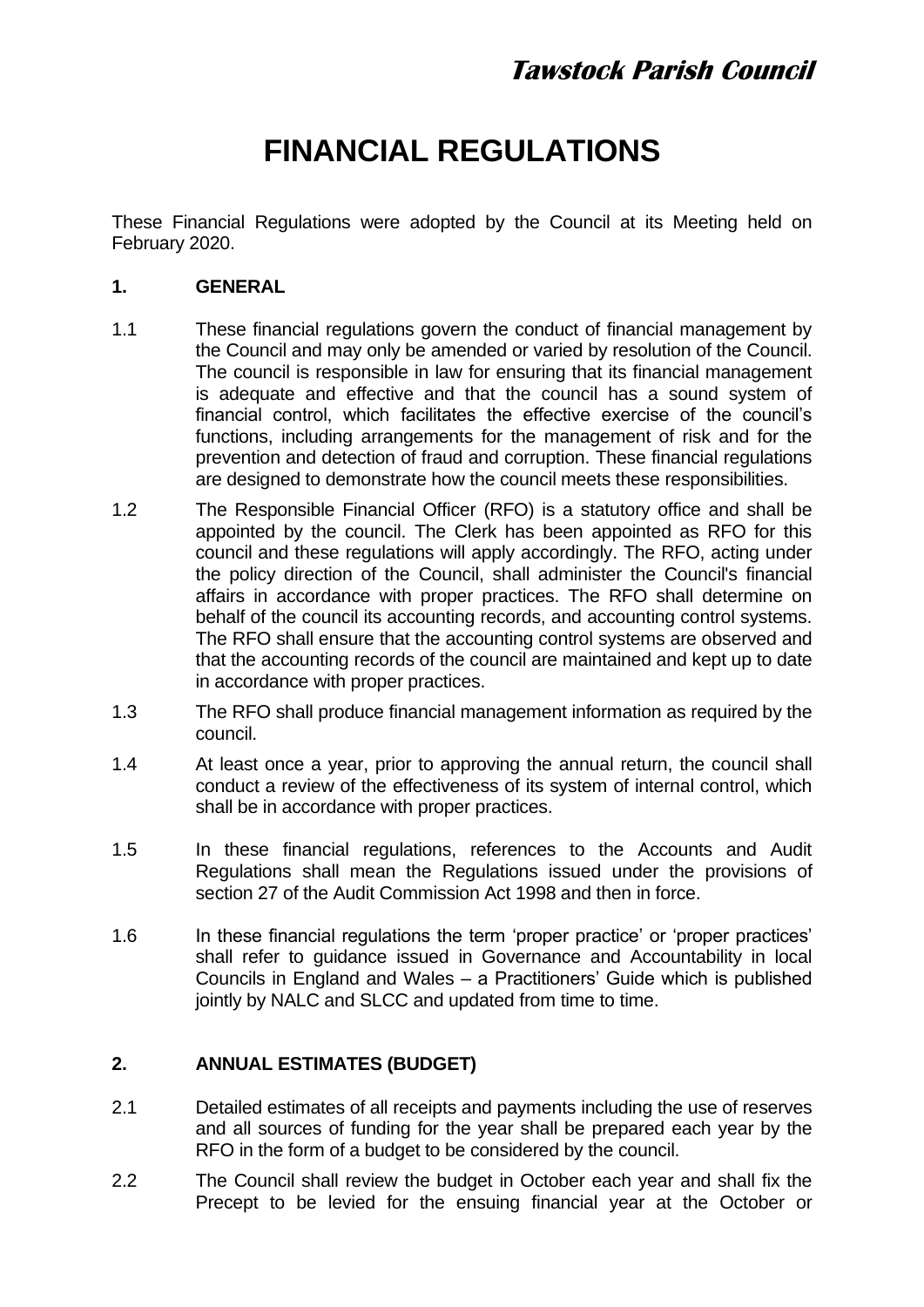November meeting of the council. The RFO shall issue the precept to the billing authority and shall supply each member with a copy of the approved budget.

- 2.3 The annual budgets shall form the basis of financial control for the ensuing year.
- 2.4 The Council shall consider the need for and shall have regard to a three year forecast of Revenue and Capital Receipts and Payments which may be prepared at the same time as the annual Budget.

# **3 BUDGETARY CONTROL**

- 3.1 Expenditure on revenue items may be incurred up to the amounts included for that class of expenditure in the approved budget.
- 3.2 No expenditure may be incurred that will exceed the amount provided in the revenue budget for that class of expenditure. During the budget year and with the approval of council having considered fully the implications for public services, unspent and available amounts may be moved to other budget headings or to an earmarked reserve as appropriate.
- 3.3 The RFO shall provide the Council with a quarterly statement of receipts and payments to date under each head of the budgets, comparing actual expenditure to the appropriate date against that planned as shown in the budget.
- 3.4 The Clerk may incur expenditure on behalf of the Council which is necessary to carry out any repair replacement or other work which is of such extreme urgency that it must be done at once, whether or not there is any budgetary provision for the expenditure, subject to a limit of [£200]. The Clerk shall report the action to the Council as soon as practicable thereafter.
- 3.5 Unspent provisions in the revenue budget shall not be carried forward to a subsequent year unless placed in an earmarked reserve by resolution of the council.
- 3.6 No expenditure shall be incurred in relation to any capital project and no contract entered into or tender accepted involving capital expenditure unless the Council is satisfied that the necessary funds are available, or the requisite borrowing approval has been obtained.
- 3.7 All capital works shall be administered in accordance with the Council's standing orders and financial regulations relating to contracts.

#### **4. ACCOUNTING AND AUDIT**

4.1 All accounting procedures and financial records of the Council shall be determined by the RFO in accordance with the Accounts and Audit Regulations.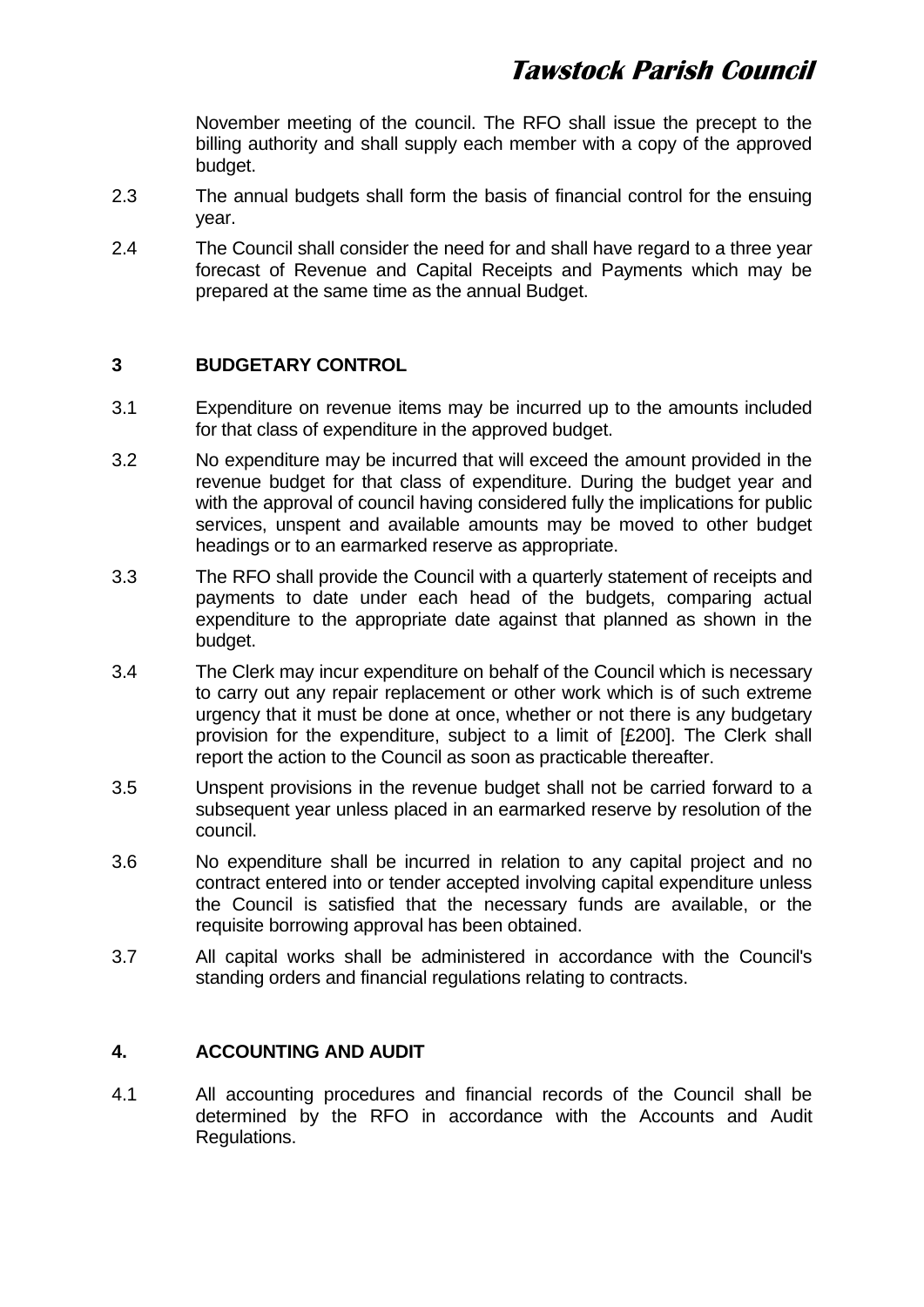- 4.2 The RFO shall complete the annual financial statements of the Council, including the council's annual return, as soon as practicable after the end of the financial year and shall submit them and report thereon to the Council.
- 4.3 The RFO shall complete the Accounts of the Council contained in the Annual Return (as supplied by the Auditor appointed from time to time by the Audit Commission) and shall submit the Annual Return for approval and authorisation by the Council within the timescales set by the Accounts and Audit Regulations.
- 4.4 The RFO shall ensure that there is adequate and effective system of internal audit of the Council's accounting, financial and other operations in accordance with proper practices. Any officer or member of the Council shall, if the RFO or Internal Auditor requires, make available such documents of the Council which appear to the RFO or Internal Auditor to be necessary for the purpose of the internal audit and shall supply the RFO or Internal Auditor with such information and explanation as the RFO or Internal Auditor considers necessary for that purpose.
- 4.5 The Internal Auditor shall be appointed by and shall carry out the work required by the council in accordance with proper practices. The Internal Auditor, who shall be competent and independent of the operations of the Council, shall report to Council in writing, or in person, on a regular basis with a minimum of one annual written report in respect of each financial year. In order to demonstrate objectivity and independence, the internal auditor shall be free from any conflicts of interest and have no involvement in the financial decision-making, management or control of the council.
- 4.6 The RFO shall make arrangements for the opportunity for inspection of the accounts, books, and vouchers and for the display or publication of any Notices and statements of account required by Audit Commission Act 1998 and the Accounts and Audit Regulations.
- 4.7 The RFO shall, as soon as practicable, bring to the attention of all councillors any correspondence or report from the Internal or External Auditor, unless the correspondence is of a purely administrative matter.

#### **5. BANKING ARRANGEMENTS AND CHEQUES**

- 5.1 The Council's banking arrangements, including the Bank Mandate, shall be made by the RFO and approved by the Council. They shall be reviewed annually for efficiency.
- 5.2 A schedule of the payments required, forming part of the Agenda for the Meeting, shall be prepared by the RFO and, together with the relevant invoices, be presented to Council. If the schedule is in order it shall be authorised by a resolution of the Council and shall be initialled by the Chairman of the Meeting. If more appropriate the detail may be shown in the Minutes of the Meeting.
- 5.3 Cheques drawn on the bank account in accordance with the schedule referred to in paragraph 5.2 or in accordance with paragraph 6.4, shall be signed by two members of Council.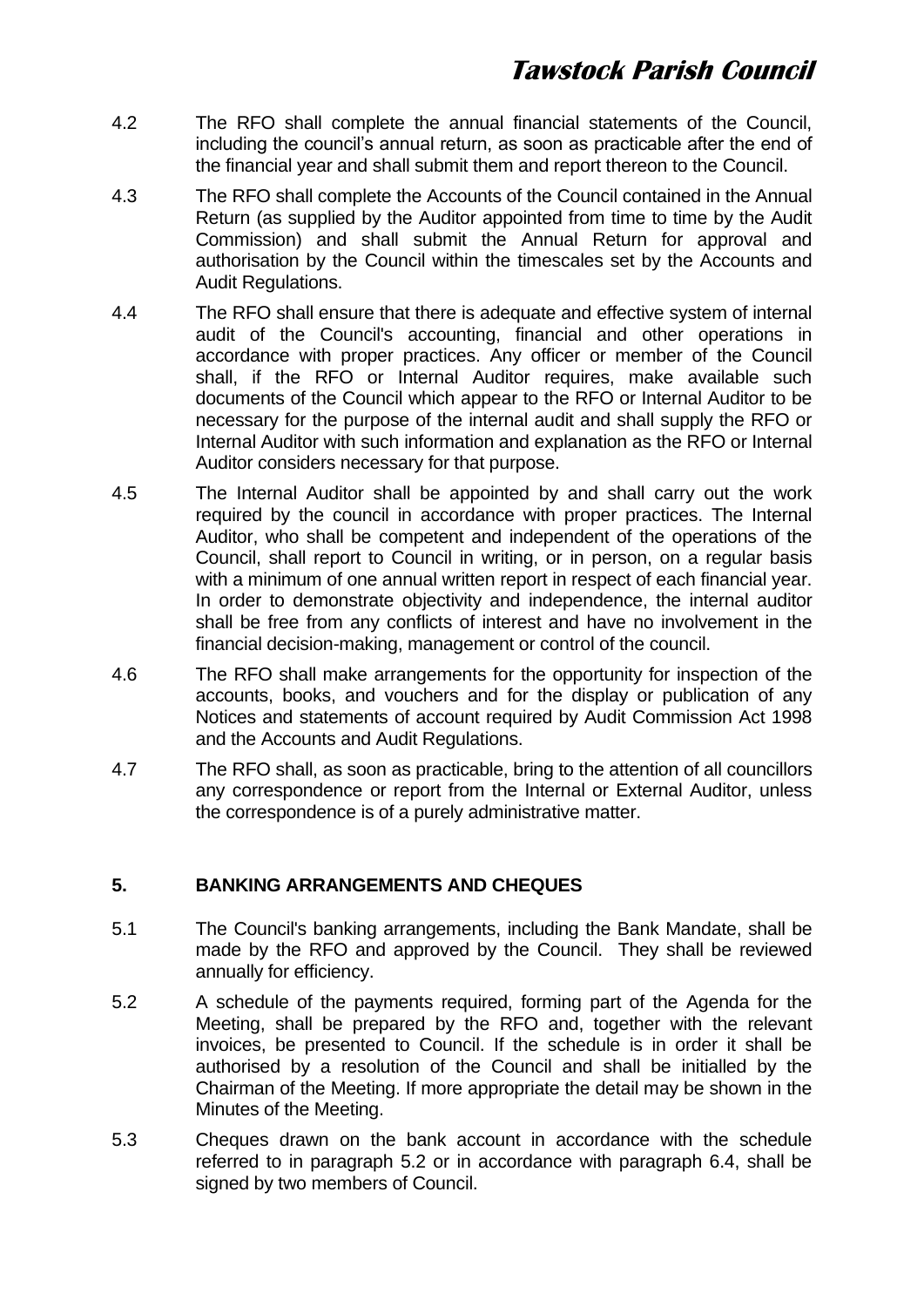5.4 To indicate agreement of the details shown on the cheque or order for payment with the counterfoil and the invoice or similar documentation, the signatories shall each also initial the cheque counterfoil.

### **6 PAYMENT OF ACCOUNTS**

- 6.1 All payments shall be effected by cheque or other order drawn on the Council's bankers.
- 6.2 All invoices for payment shall be examined, verified and certified by the Clerk. The Clerk shall satisfy him/herself that the work, goods or services, to which the invoice relates, shall have been received, carried out, examined and approved.
- 6.3 The RFO shall examine invoices in relation to arithmetic accuracy and shall analyse them to the appropriate expenditure heading. The Clerk shall take all steps to settle all invoices submitted, and which are in order, at the next available Council Meeting.
- 6.4 If a payment is necessary to avoid a charge to interest under the Late Payment of Commercial Debts (Interest) Act 1998, and the due date for payment is before the next scheduled Meeting of Council, where the Clerk and RFO certify that there is no dispute or other reason to delay payment, the Clerk may (notwithstanding para 6.3) take all steps necessary to settle such invoices provided that a list of such payments shall be submitted to the next appropriate meeting of Council.
- 6.5 The Council will not maintain any form of cash float. All cash received must be banked intact. Any payments made in cash by the Clerk or RFO (for example for postage or minor stationery items) shall be refunded on a regular basis, at least quarterly.
- 6.6 If thought appropriate by the council, payment for utility supplies (energy, telephone and water) may be made by variable Direct Debit provided that the instructions are signed by two members and any payments are reported to council as made. The approval of the use of a variable Direct Debit shall be renewed by resolution of the council at least every two years.

#### **7 PAYMENT OF SALARIES**

- 7.1 As an employer, the council shall make arrangements to ensure that the statutory requirements in relation to the payment of tax and National Insurance are met. This shall be done be the Clerk declaring, through his own tax declaration, provided evidence that this is, and has been, done is made available to the council.
- 7.2 Salary payments shall be made in accordance with the rates agreed nationally and confirmed by the Council annually.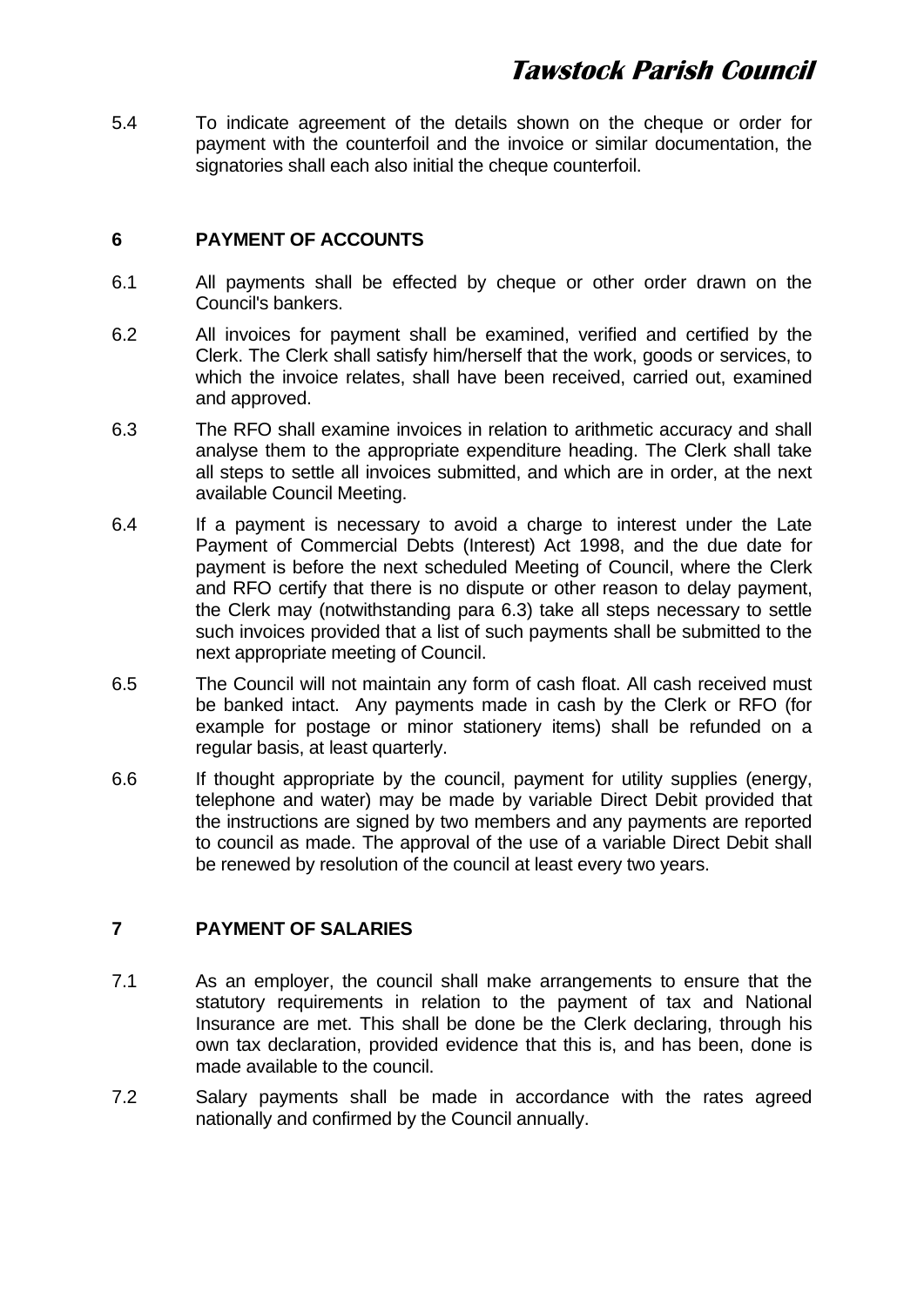### **8 LOANS AND INVESTMENTS**

- 8.1 All loans and investments shall be negotiated in the name of the Council and shall be for a set period in accordance with Council policy.
- 8.2 The council shall consider the need for an Investment Policy, which, if drawn up, shall be in accordance with relevant regulations, proper practices and guidance. Any Policy shall be reviewed at least annually.
- 8.3 All investments of money under the control of the Council shall be in the name of the Council.
- 8.4 All borrowings shall be effected in the name of the Council, after obtaining any necessary borrowing approval. Any application for borrowing approval shall be approved by Council as to terms and purpose. The terms and conditions of borrowings shall be reviewed at least annually.
- 8.5 All investment certificates and other documents relating thereto shall be retained in the custody of the RFO.

#### **9 INCOME**

- 9.1 The collection of all sums due to the Council shall be the responsibility of and under the supervision of the RFO.
- 9.2 Particulars of all charges to be made for work done, services rendered or goods supplied shall be agreed annually by the Council, notified to the RFO and the RFO shall be responsible for the collection of all accounts due to the Council.
- 9.3 The Council will review all fees and charges annually, following a report of the Clerk.
- 9.4 Any sums found to be irrecoverable and any bad debts shall be reported to the Council and shall be written off in the year.
- 9.5 All sums received on behalf of the Council shall be banked intact as directed by the RFO. In all cases, all receipts shall be deposited with the Council's bankers with such frequency as the RFO considers necessary.
- 9.6 The origin of each receipt shall be entered on the paying-in slip.
- 9.7 Personal cheques shall not be cashed out of money held on behalf of the Council.
- 9.8 The RFO shall promptly complete any VAT Return that is required. Any repayment claim due in accordance with VAT Act 1994 section 33 shall be made at least annually coinciding with the financial year-end.
- 9.9 Where any significant sums of cash are received by the Council, the RFO shall take such steps as are agreed by the Council to ensure that more than one person is present when the cash is counted in the first instance, that there is a reconciliation to some form of control such as ticket issues, and that appropriate care is taken in the security and safety of individuals banking such cash.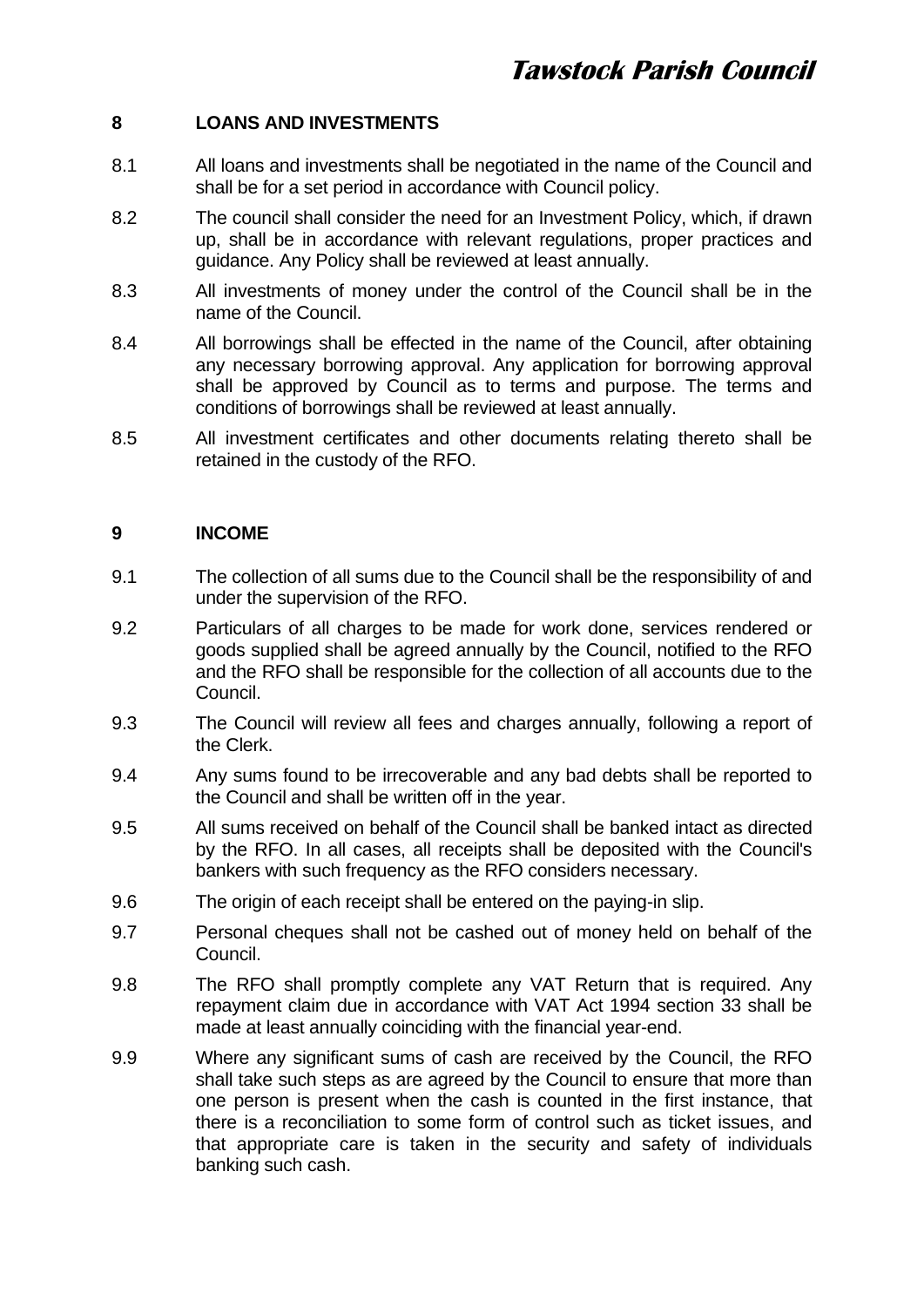### **10 ORDERS FOR WORK, GOODS AND SERVICES**

- 10.1 An official letter shall be issued for all work, goods and services unless a formal contract is to be prepared. Copies of orders shall be retained.
- 10.2 All members and Officers are responsible for obtaining value for money at all times. An officer issuing an order shall ensure as far as reasonable and practicable that the best available terms are obtained in respect of each transaction, usually by obtaining three or more quotations or estimates from appropriate suppliers, subject to any de minimis provisions in Regulation 11 (I) below.
- 10.3 The RFO shall verify the lawful nature of any proposed purchase before the issue of any order, and in the case of new or infrequent purchases or payments, the RFO shall ensure that the statutory authority shall be reported to the meeting at which the order is approved so that the Minutes can record the power being used.

### **11 CONTRACTS**

- 11.1 Procedures as to contracts are laid down as follows:
	- (a) Every contract shall comply with these financial regulations, and no exceptions shall be made otherwise than in an emergency provided that these regulations shall not apply to contracts which relate to items (i) to (vi) below:
		- (i) for the supply of gas, electricity, water, sewerage and telephone services;
		- (ii) for specialist services such as are provided by solicitors, accountants, surveyors and planning consultants;
		- (iii) for work to be executed or goods or materials to be supplied which consist of repairs to or parts for existing machinery or equipment or plant;
		- (iv) for work to be executed or goods or materials to be supplied which constitute an extension of an existing contract by the Council;
		- (v) for additional audit work of the external Auditor up to an estimated value of £250 (in excess of this sum the Clerk/RFO shall act after consultation with the Chairman and Vice Chairman of Council);
		- (vi) for goods or materials proposed to be purchased which are proprietary articles and/or are only sold at a fixed price.
	- (b) Where it is intended to enter into a contract exceeding £50,000 in value for the supply of goods or materials or for the execution of works or specialist services other than such goods, materials, works or specialist services as are excepted as set out in paragraph (a) the Clerk shall invite tenders from at least three firms to be taken from the appropriate approved list.
	- (c) When applications are made to waive financial regulations relating to contracts to enable a price to be negotiated without competition the reason shall be embodied in a recommendation to the Council.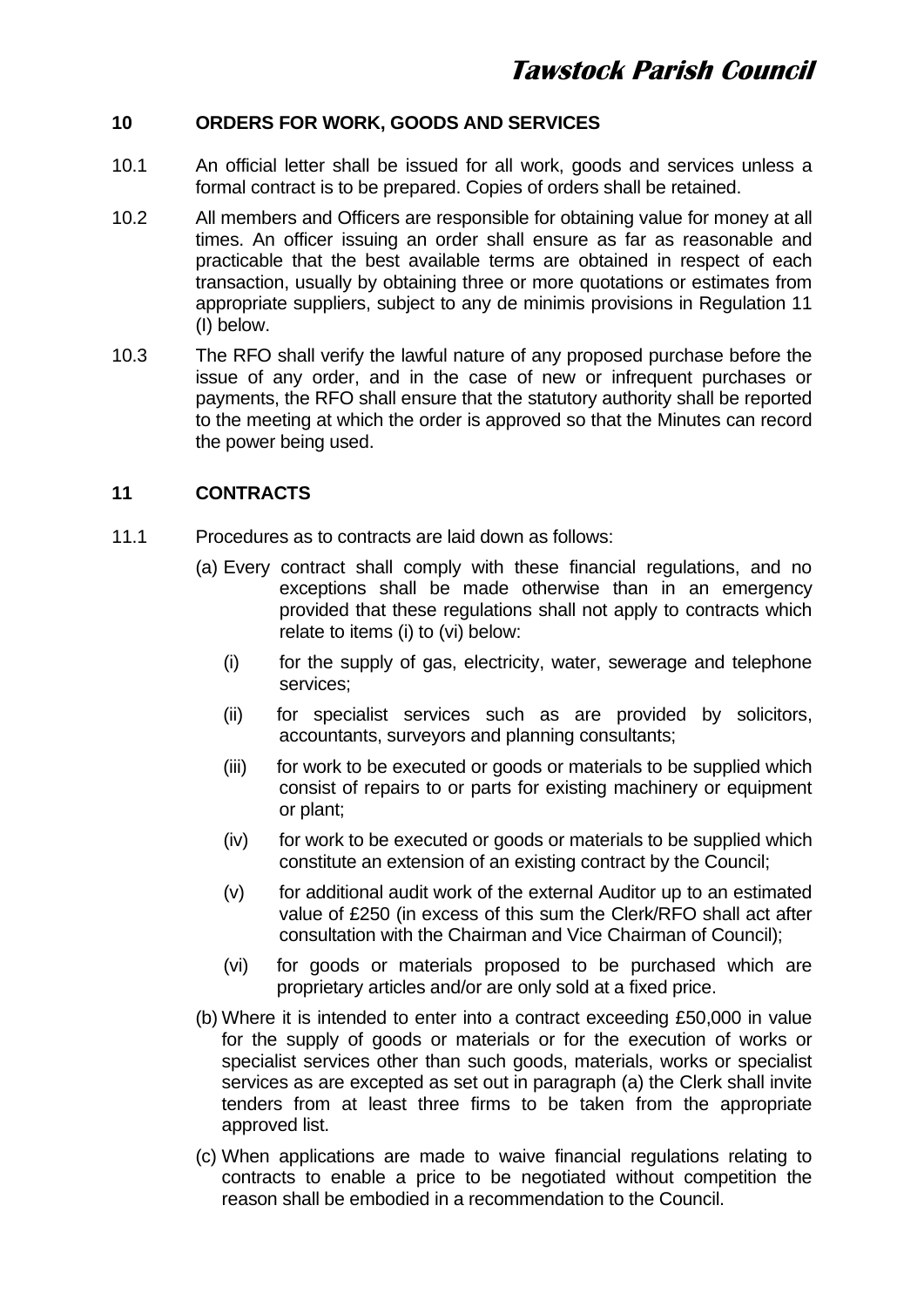- (d) Such invitation to tender shall state the general nature of the intended contract and the Clerk shall obtain the necessary technical assistance to prepare a specification in appropriate cases. The invitation shall in addition state that tenders must be addressed to the Clerk in the ordinary course of post. Each tendering firm shall be supplied with a specifically marked envelope in which the tender is to be sealed and remain sealed until the prescribed date for opening tenders for that contract.
- (f) All sealed tenders shall be opened at the same time on the prescribed date by the Clerk in the presence of at least one member of Council.
- (g) If less than three tenders are received for contracts above £50,000 or if all the tenders are identical the Council may make such arrangements as it thinks fit for procuring the goods or materials or executing the works.
- (h) Any invitation to tender issued under this regulation shall contain a statement to the effect of Standing Orders 61, 63 and 64
- (i) When it is to enter into a contract less than £50,000 in value for the supply of goods or materials or for the execution of works or specialist services other than such goods, materials, works or specialist services as are excepted as set out in paragraph (a) the Clerk or RFO shall obtain 3 quotations (priced descriptions of the proposed supply); where the value is below £1,000 and above £100 the Clerk or RFO shall strive to obtain 3 estimates. Otherwise, Regulation 10 (3) above shall apply.
- (j) The Council shall not be obliged to accept the lowest or any tender, quote or estimate.

#### **12. [PAYMENTS UNDER CONTRACTS FOR BUILDING OR OTHER CONSTRUCTION WORKS**

- 12.1 Payments on account of the contract sum shall be made within the time specified in the contract by the RFO upon authorised certificates of the architect or other consultants engaged to supervise the contract (subject to any percentage withholding as may be agreed in the particular contract).
- 12.2 Where contracts provide for payment by instalments the RFO shall maintain a record of all such payments. In any case where it is estimated that the total cost of work carried out under a contract, excluding agreed variations, will exceed the contract sum of 5% or more a report shall be submitted to the Council.
- 12.3 Any variation to a contract or addition to or omission from a contract must be approved by the Council and Clerk to the Contractor in writing, the Council being informed where the final cost is likely to exceed the financial provision.]

#### **13 [ASSETS, PROPERTIES AND ESTATES**

13.1 The Clerk shall make appropriate arrangements for the custody of all title deeds of properties owned by the Council. The RFO shall ensure a record is maintained of all properties owned by the Council, recording the location, extent, plan, reference, purchase details, nature of the interest, tenancies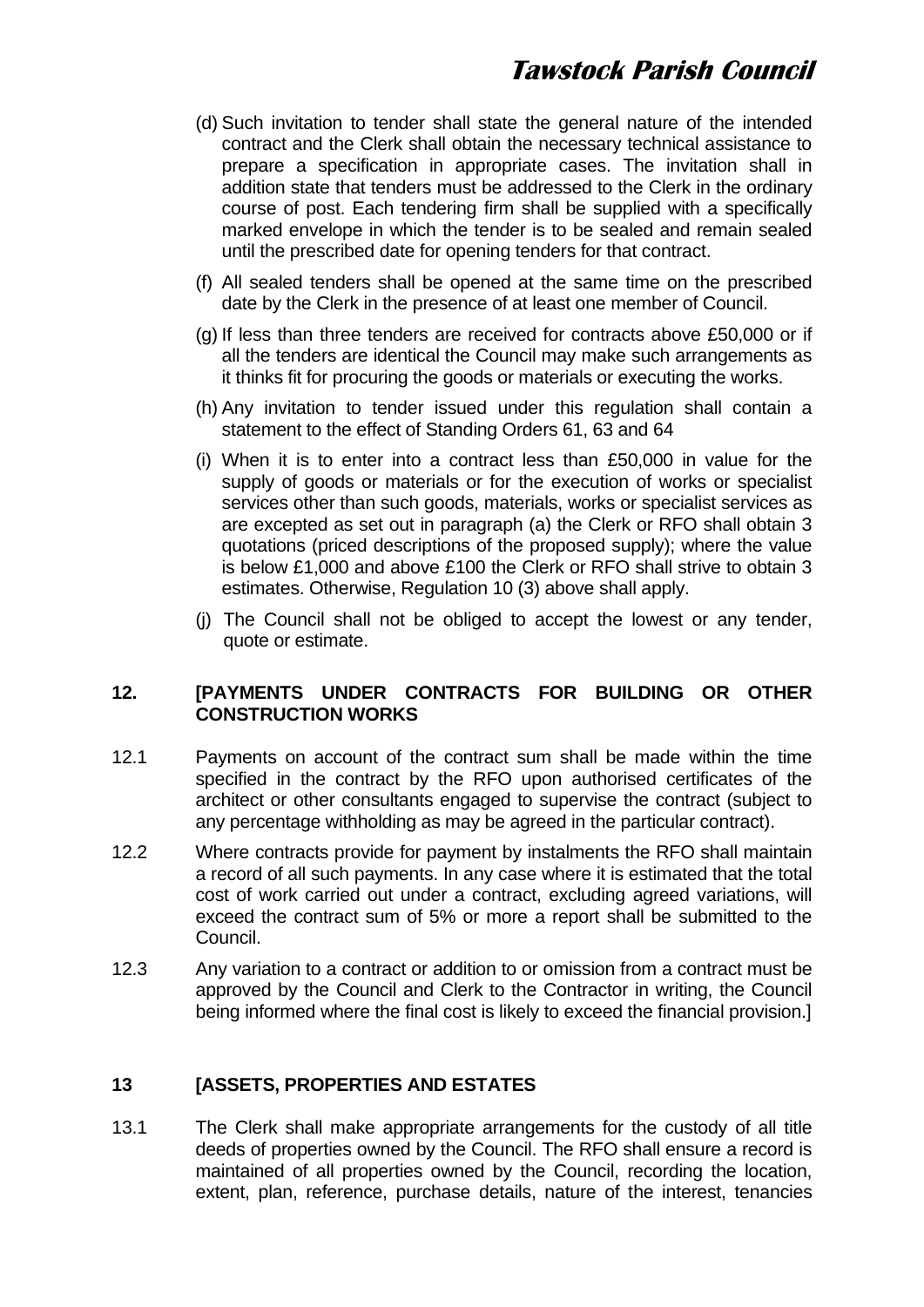granted, rents payable and purpose for which held in accordance with Accounts and Audit Regulations.

- 13.2 No property shall be sold, leased or otherwise disposed of without the authority of the Council, together with any other consents required by law. save where the estimated value of any one item of tangible movable property does not exceed £50.
- 13.3 The RFO shall ensure that an appropriate and accurate Register of Assets and Investments is kept up to date. The continued existence of tangible assets shown in the Register shall be verified at least annually, possibly in conjunction with a health and safety inspection of assets.]

#### **14 INSURANCE**

- 14.1 Following the annual risk assessment (per Financial Regulation 15), the RFO shall effect all insurances and negotiate all claims on the Council's insurers.
- 14.2 The RFO shall keep a record of all insurances effected by the Council and the property and risks covered thereby and annually review it.
- 14.3 The RFO shall be notified of any loss liability or damage or of any event likely to lead to a claim, and shall report these to Council at the next available meeting.
- 14.4 All appropriate employees of the Council shall be included in a suitable fidelity guarantee insurance which shall cover the maximum risk exposure as determined by the Council.

#### **15 RISK MANAGEMENT**

- 15.1 The council is responsible for putting in place arrangements for the management of risk. The Clerk shall prepare, for approval by the council, risk management policy statements in respect of all activities of the council. Risk policy statements and consequential risk management arrangements shall be reviewed by the council at least annually.
- 15.2 When considering any new activity, the Clerk shall prepare a draft risk assessment including risk management proposals for consideration and adoption by the council.

#### **16 REVISION OF FINANCIAL REGULATIONS**

16.1 It shall be the duty of the Council to review the Financial Regulations of the Council from time to time. The Clerk shall make arrangements to monitor changes in legislation or proper practices and shall advise the council of any requirement for a consequential amendment to these financial regulations.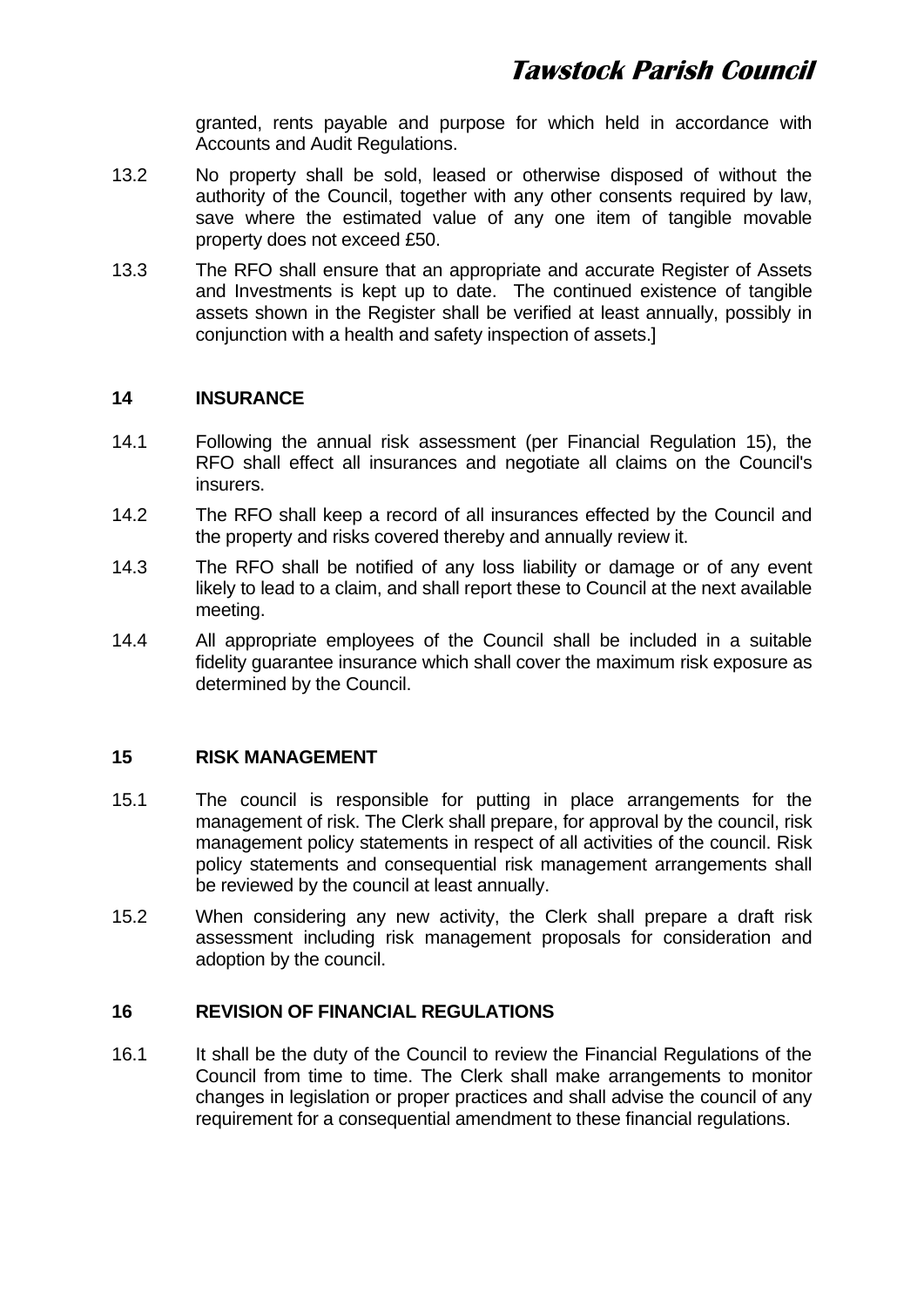### **Notes to the Model (from NALC official draft – January 2004).**

Stated dates or months maybe changed to suit local circumstances.

[ ] This part may be deleted if not relevant.

Where the word "regularly" is used in the text it is for the individual Council to set the required interval, monthly, quarterly, or half-yearly.

The value inserted in any of the paragraphs may be varied by the Council and should be reviewed regularly and confirmed annually by the Council.

The appropriate approved list referred to in paragraph 11.1 (b) shall be a list drawn up by the Clerk and approved by Council but shall be based on the list maintained by the District Council for such works.

For the larger councils the following supplementary regulations may be of assistance.

- 1. X The council's system of internal control shall cover:
	- a. Appointment of Proper Officers and the Responsible Finance Officer
	- b. Proper book-keeping and financial reporting arrangements
	- c. Financial regulations including Standing Orders and payment controls
	- d. Risk management arrangements
	- e. Budgetary controls
	- f. Income controls
	- g. Petty cash controls
	- h. Payroll controls
	- i. Capital controls covering asset management, investments and borrowing
	- j. Bank reconciliation
	- l. Other areas identified from time to time in risk assessments.

1. Y In order to promote efficiency, economy and effectiveness, the council may establish committees for Finance and/or Audit and/or Scrutiny under terms of reference specifying the objectives of the committee, its membership, limitation of scope and functions of the council which are to be delegated.

1.Z The accounting records determined by the RFO shall be sufficient to show the council's transactions and to enable the RFO to ensure that any income and expenditure account, statement of balances or record of receipts and payments and additional information to be provided or management information requested by the council from time to time, as the case may be, comply with the Accounts and Audit regulations.